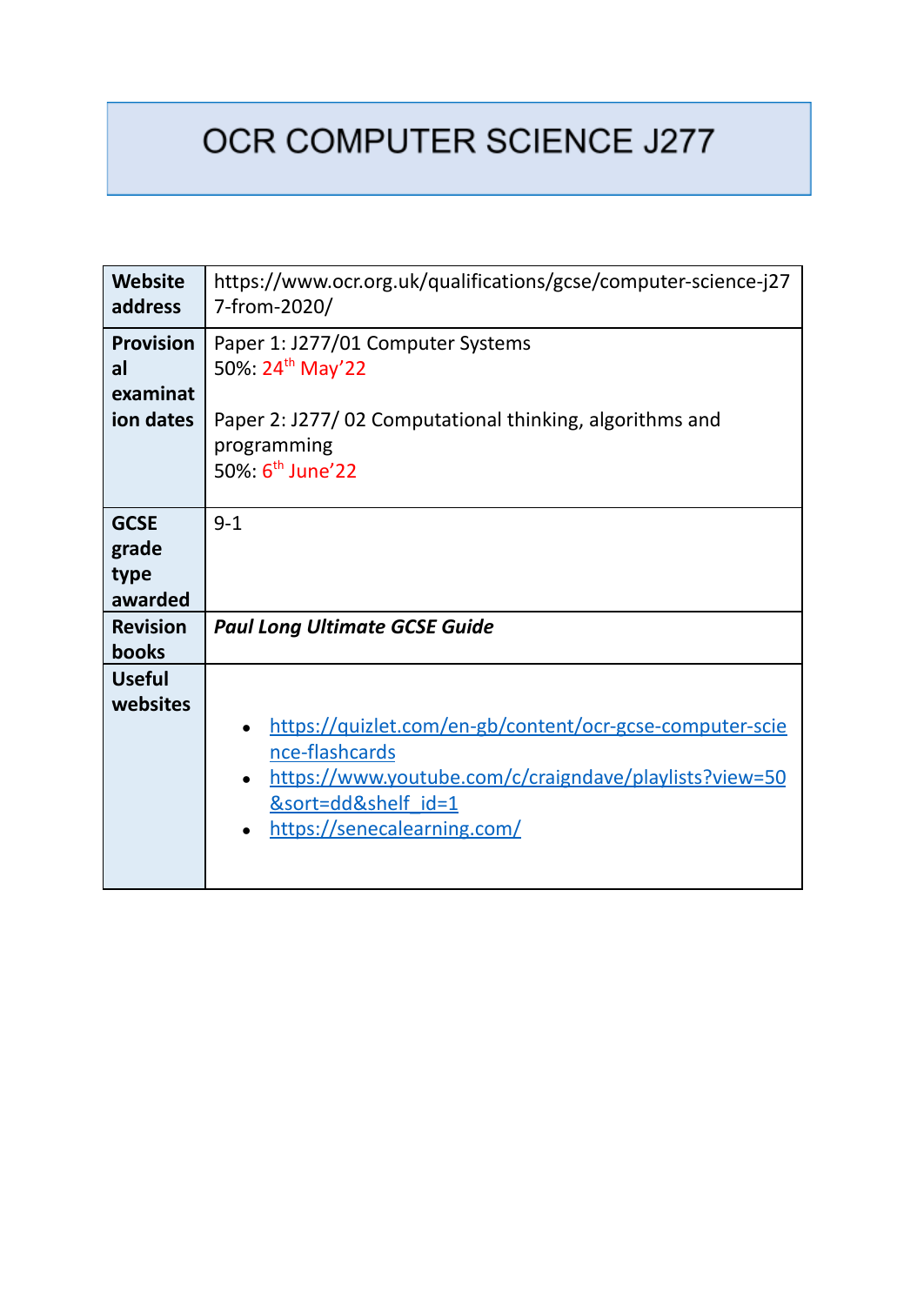# **1.1 Systems Architecture**



| Confidence                              | <b>Clarification</b>                                                                                                                                               |  |
|-----------------------------------------|--------------------------------------------------------------------------------------------------------------------------------------------------------------------|--|
|                                         | 1.1.1 Architecture of the CPU                                                                                                                                      |  |
| $\odot$<br>$\odot$ $\bullet$            | I can explain the purpose of the CPU                                                                                                                               |  |
| $\odot$ $\bullet$<br>$\odot$            | I can explain what actions occur at each stage of the fetch-execute cycle                                                                                          |  |
| $\circledcirc$ $\bullet$ $\circledcirc$ | I can explain the role/purpose of the (ALU) Arithmetic Logic Unit and what data it<br>stores during the fetch-execute cycle                                        |  |
| $\odot$ $\bullet$ $\odot$               | I can explain the role/purpose of the (CU) Control Unit and what it manages and<br>controls during the fetch-execute cycle                                         |  |
| $\circledcirc$ $\circledcirc$           | I can explain the role/purpose of the <b>Cache</b> and what data it stores during the<br>fetch-execute cycle                                                       |  |
| $\circledcirc$ $\bullet$ $\circledcirc$ | I can explain the role/purpose of the (MAR) Memory Address Register in the Von<br>Neumann architecture and what addresses it stores during the fetch-execute cycle |  |
| $\circledcirc$ $\bullet$ $\circledcirc$ | I can explain the role/purpose of the (MDR) Memory Data Register in the Von<br>Neumann architecture and what data it stores during the fetch-execute cycle         |  |
| $\circledcirc$ $\bullet$ $\circledcirc$ | I can explain the role/purpose of the (PC) Program Counter in the Von Neumann<br>architecture and what data/address it stores during the fetch-execute cycle       |  |
| $\odot$                                 | I can explain the role/purpose of the Accumulator in the Von Neumann architecture<br>and what data it stores during the fetch-execute cycle                        |  |
| $\odot$<br>☺                            | I understand the difference between storing an address and data                                                                                                    |  |
|                                         | 1.1.2 CPU Performance                                                                                                                                              |  |
| $\odot$<br>$\odot$                      | I can explain how the clock speed affects the CPU performance                                                                                                      |  |
| $\odot$                                 | I can explain how the cache size affects the CPU performance                                                                                                       |  |
|                                         | I can explain how the number of cores affects the CPU performance                                                                                                  |  |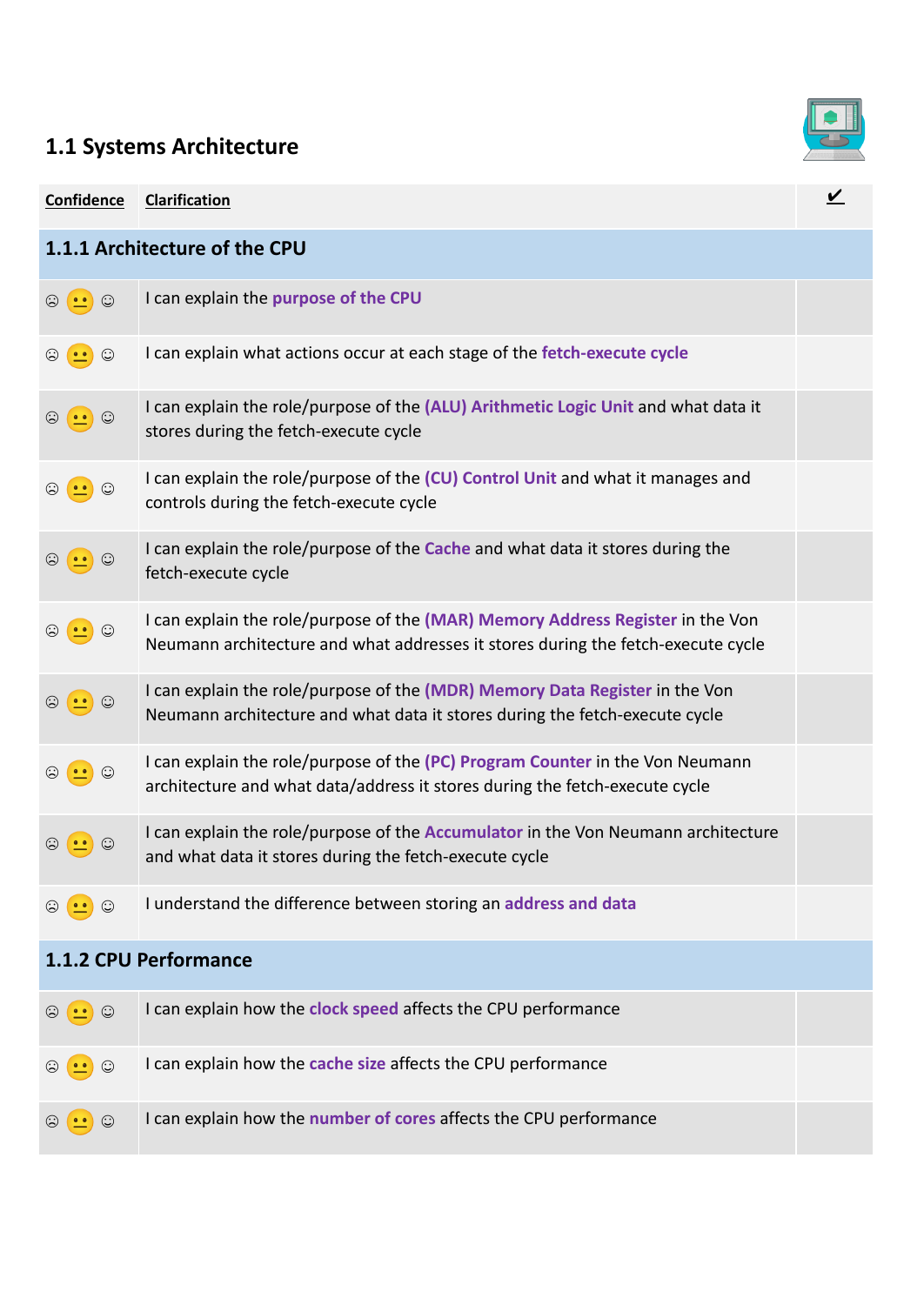



#### **1.2 Memory & Storage**

#### **Clarification** ✔

| 1.2.1 Primary storage (Memory)                                                          |  |
|-----------------------------------------------------------------------------------------|--|
| I can explain why computers have primary storage                                        |  |
| I can explain why primary storage usually consists of ROM and RAM                       |  |
| I can explain the difference and key characteristics of ROM and RAM                     |  |
| I can explain the <b>purpose of ROM</b> in a computer system                            |  |
| I can explain the <b>purpose of RAM</b> in a computer system                            |  |
| I can explain why virtual memory may be needed in a system                              |  |
| I can explain how virtual memory works and the transfer of data between RAM and the HDD |  |



| 1.2.2 Secondary storage                                                   |  |
|---------------------------------------------------------------------------|--|
| I can explain why computers have secondary storage                        |  |
| I understand what <b>optical storage media</b> is and how it works        |  |
| I can identify the advantages and disadvantages of optical storage media  |  |
| I can identify different types of <b>optical storage</b> devices          |  |
| I understand what magnetic storage media is and how it works              |  |
| I can identify the advantages and disadvantages of magnetic storage media |  |
| I can identify different types of magnetic storage devices                |  |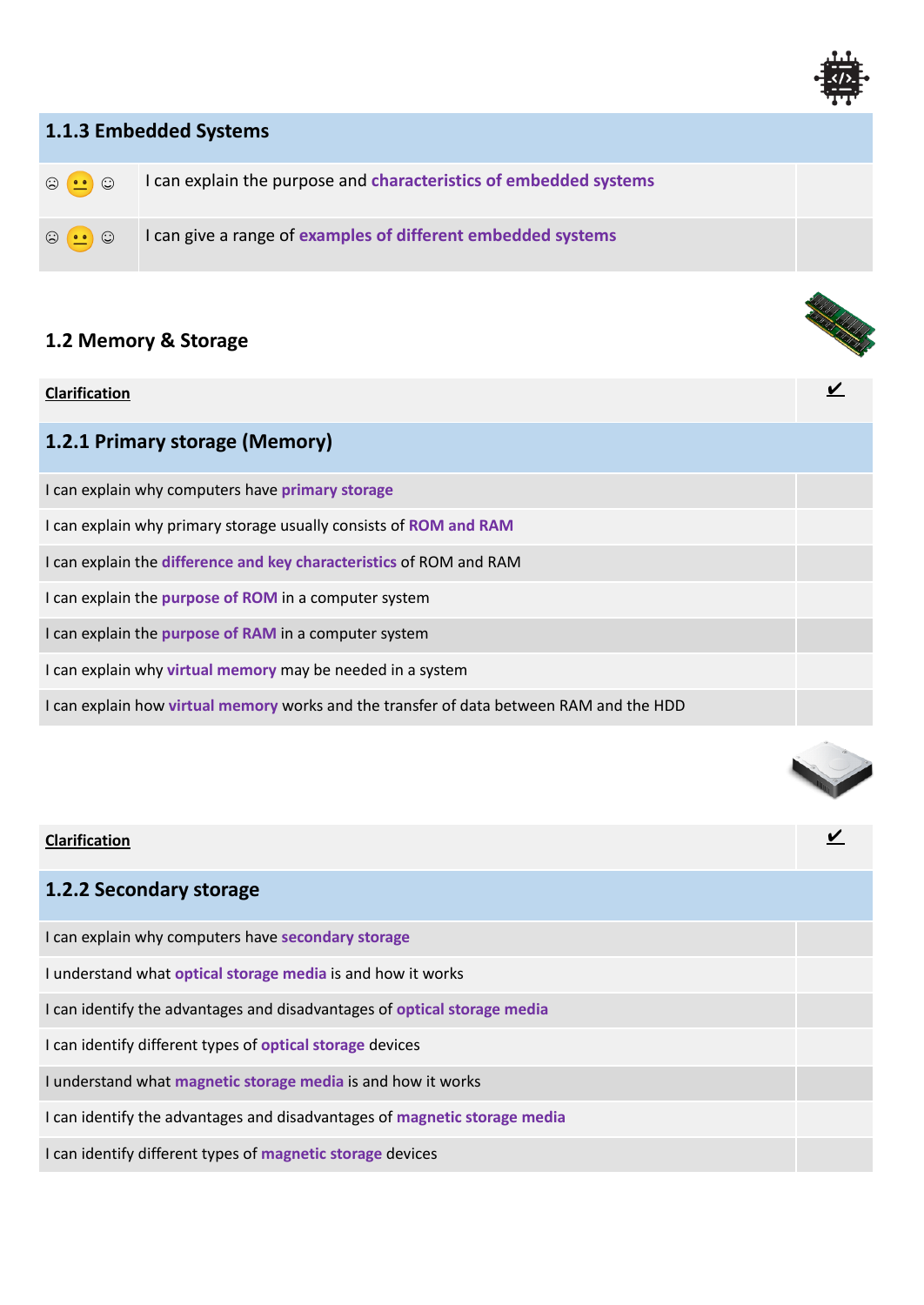| I understand what solid state storage media is and how it works                             |       |
|---------------------------------------------------------------------------------------------|-------|
| I can identify the advantages and disadvantages of solid state storage media                |       |
| I can identify different types of solid state storage devices                               |       |
| I can compare storage media and devices, identifying the most suitable for a given scenario |       |
| I can compare storage media based on their capacity                                         |       |
| I can compare storage media based on their speed                                            |       |
| I can compare storage media based on their portability                                      |       |
| I can compare storage media based on their durability                                       |       |
| I can compare storage media based on their reliability                                      |       |
| I can compare storage media based on their cost                                             |       |
|                                                                                             | 10011 |

|  |  | 00111 |
|--|--|-------|
|  |  | 11010 |

| Confidence                                      | <b>Clarification</b>                                                                                                                                                                                 |  |
|-------------------------------------------------|------------------------------------------------------------------------------------------------------------------------------------------------------------------------------------------------------|--|
| <b>1.2.3 Units</b>                              |                                                                                                                                                                                                      |  |
| $\frac{\bullet}{\bullet}$<br>$\odot$<br>$\odot$ | I can explain why data must be stored in <b>binary format</b>                                                                                                                                        |  |
| $\odot$<br>$\bullet$                            | I can explain how data needs to be converted into binary format to be processed by a<br>computer                                                                                                     |  |
| $\odot$ $\circ$<br>$\odot$                      | I can identify the different data units bit, nibble (4 bits), byte (8 bits), kilobyte (1,000 bytes<br>or 1KB), megabyte (1,000 KB), Gigabyte (1,000 MB), Terabyte (1,000 GB), Petabyte (1,000<br>TB) |  |
| $\odot$<br>$\bullet$<br>☺                       | I can calculate the capacity of devices for different data units                                                                                                                                     |  |
| $\odot$ $\bullet$<br>$\odot$                    | I can calculate the require storage capacity for a given set of files                                                                                                                                |  |
| $\odot$<br>$\bullet$                            | I can calculate the file sizes for sound files (file size = sample rate x duration(s) x bit depth)                                                                                                   |  |
| $\odot$<br>$\frac{•}{•}$                        | I can calculate the file sizes for images (file size $=$ colour depth x image height( $px$ ) x image<br>width(px)                                                                                    |  |
| $\bullet$<br>$\odot$                            | I can calculate the file sizes for text files (file size = bits per character x number of<br>characters)                                                                                             |  |
| 1.2.4 Data Storage                              |                                                                                                                                                                                                      |  |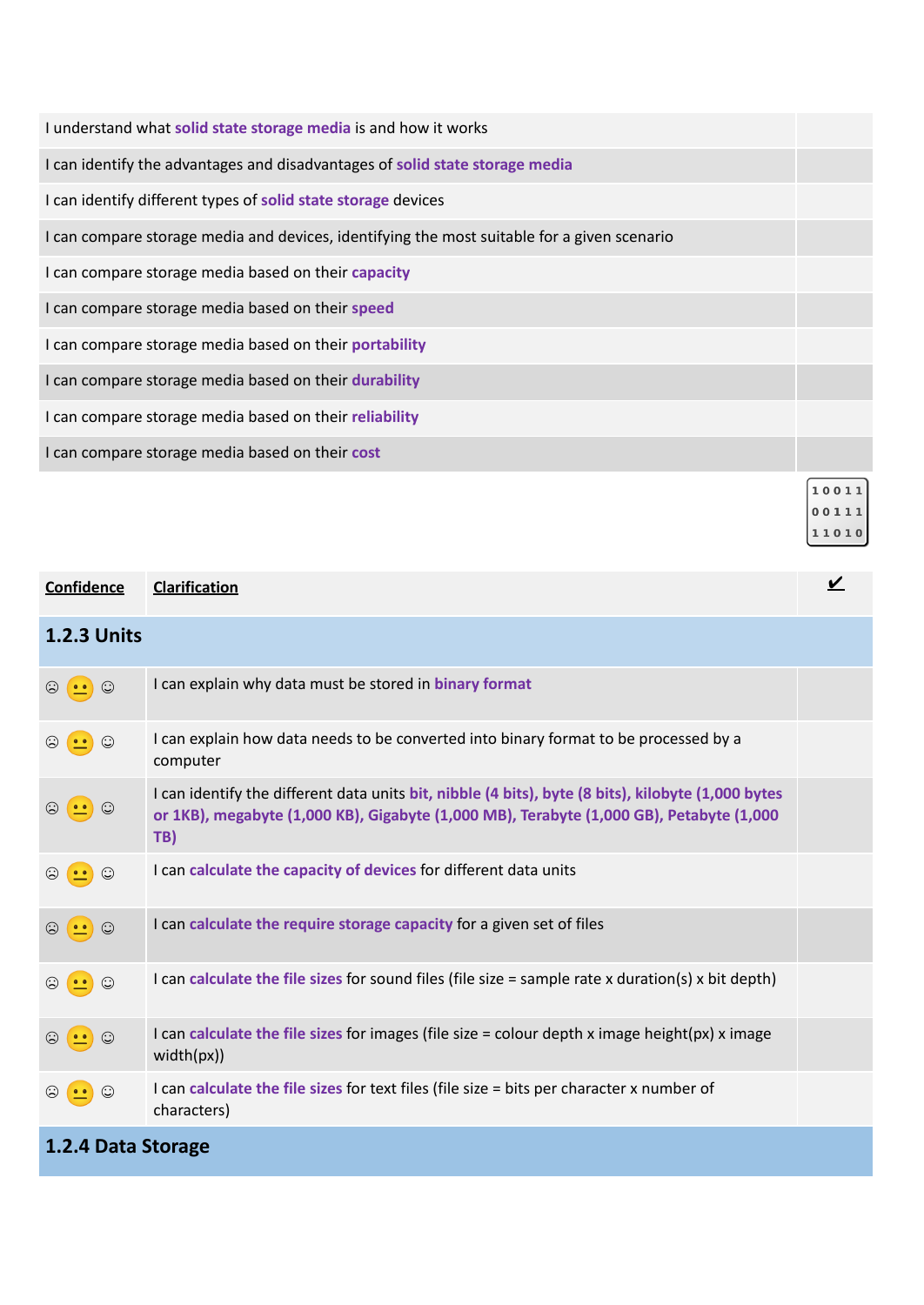| <b>Numbers</b>                      |                                                                                                                                                           |  |
|-------------------------------------|-----------------------------------------------------------------------------------------------------------------------------------------------------------|--|
| $\odot$<br>$\odot$<br>$\frac{•}{•}$ | I can convert positive denary whole numbers $(0 - 255)$ to binary numbers (up to and<br>including 8 bits) and vice versa                                  |  |
| $\circledcirc$ $\bullet$<br>$\odot$ | I can add two binary integers together (up to and including 8 bits) and explain overflow<br>errors which may occur                                        |  |
| $\odot$<br>$\odot$ $\bullet$        | I can convert positive denary whole numbers into 2-digit hexadecimal numbers (00 - FF)<br>and vice versa                                                  |  |
| $\circledcirc$ $\circledcirc$       | I can convert binary integers to their hexadecimal equivalents and vice versa                                                                             |  |
| $\odot$ $\bullet$ $\odot$           | I understand the terms 'most significant bit', and 'least significant bit'.                                                                               |  |
| $\odot$ $\bullet$ $\odot$           | I can carry out a binary shift and understand the effect (both left and right) on a number                                                                |  |
| <b>Characters</b>                   |                                                                                                                                                           |  |
| $\circledcirc$ $\circledcirc$       | I understand how binary codes are used to represent characters                                                                                            |  |
| $\odot$<br>$\odot$ $\bullet$        | I can explain what is meant by the term 'character set'                                                                                                   |  |
| $\odot$<br>$\circledcirc$ $\circ$   | I can explain the relationship between the number of bits per character, and the number of<br>characters which can be represented, e.g. ASCII and Unicode |  |
| $\odot$<br>$\odot$ $\bullet$        | I can explain the differences between and impact of each character set                                                                                    |  |
| $\odot$<br>$\odot$                  | I understand how character sets are logically ordered, e.g. the code for 'B' will be one more<br>than 'A'                                                 |  |
| $\odot$<br>$\bullet$<br>$\odot$     | I can perform a binary shift and understand the effect (both left and right) on a number                                                                  |  |
| $\odot$                             | I know that the binary representation of ASCII in the exam will use 8 bits                                                                                |  |

**Confidence Clarification** ✔

#### **1.2.4 Data Storage**

| <b>Images</b>             |                                                                                       |  |
|---------------------------|---------------------------------------------------------------------------------------|--|
| $\odot$ $\bullet$ $\odot$ | I understand how an image is represented as a series of pixels, represented in binary |  |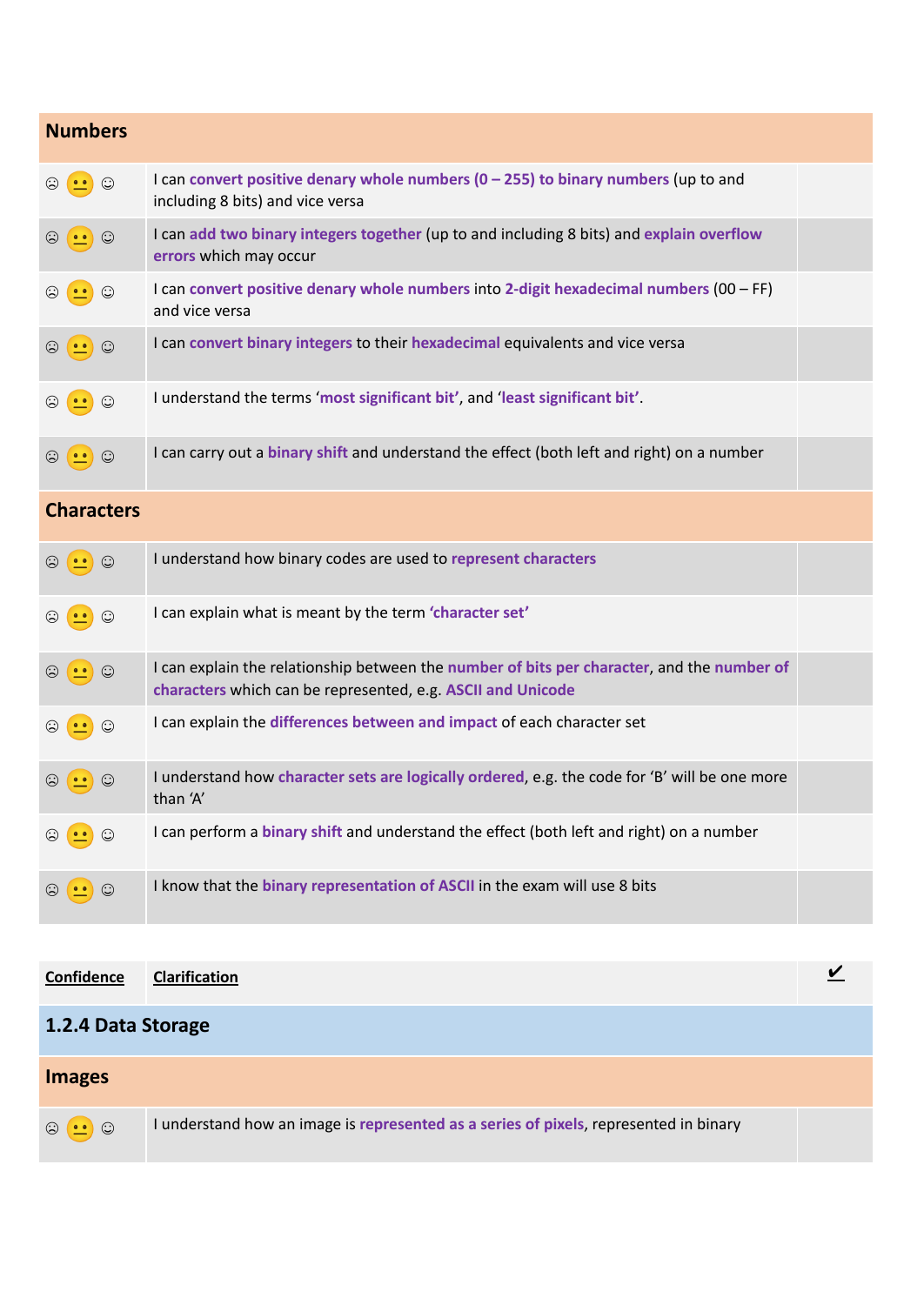| $\odot$                           | I can explain how each pixel has a specific colour, represented by a specific code                                    |  |
|-----------------------------------|-----------------------------------------------------------------------------------------------------------------------|--|
| $\odot$                           | I can explain the effect on image size and quality when changing colour depth and<br>resolution                       |  |
| $\odot$<br>$\overset{\bullet}{-}$ | I understand what additional information is stored in the metadata (e.g. height, width)                               |  |
| <b>Sound</b>                      |                                                                                                                       |  |
| $\odot$ $\circ$<br>$\odot$        | I understand how analogue sound can be sampled and stored in digital form (binary).                                   |  |
| $\odot$                           | I understand that the sample rate is measured in Hertz (Hz)                                                           |  |
| $\odot$<br>$\odot$                | I understand that the bit depth refers to the number of bits available to store each sample<br>(e.g. 16-bit)          |  |
| $\odot$                           | I understand that the duration refers to the number of seconds of audio the sound file<br>contains.                   |  |
| $\odot$<br>$\odot$ $\bullet$      | I can explain the effect of sample rate, duration and bit depth on the playback quality and<br>size of the sound file |  |
| 1.2.5 Compression                 |                                                                                                                       |  |
| $\odot$<br>$\bullet\bullet$<br>☺  | I understand the need for compression.                                                                                |  |
| $\odot$<br>$\bullet\bullet$       | I can identify the advantages and disadvantages lossy and lossless compression.                                       |  |
| $\odot$                           | I can explain the effects on the file for each type of compression.                                                   |  |
| $\odot$                           | I can identify common scenarios where compression may be needed.                                                      |  |

### **1.3 Computer networks, connections and protocols**

| <b>Confidence</b>         | <b>Clarification</b>                                                                           |  |
|---------------------------|------------------------------------------------------------------------------------------------|--|
|                           | 1.3.1 Networks and topologies                                                                  |  |
| $\odot$ $\bullet$ $\odot$ | I can explain the difference between a LAN (Local Area Network) and WAN (Wide Area<br>Network) |  |

 $\frac{1}{\sqrt{2}}$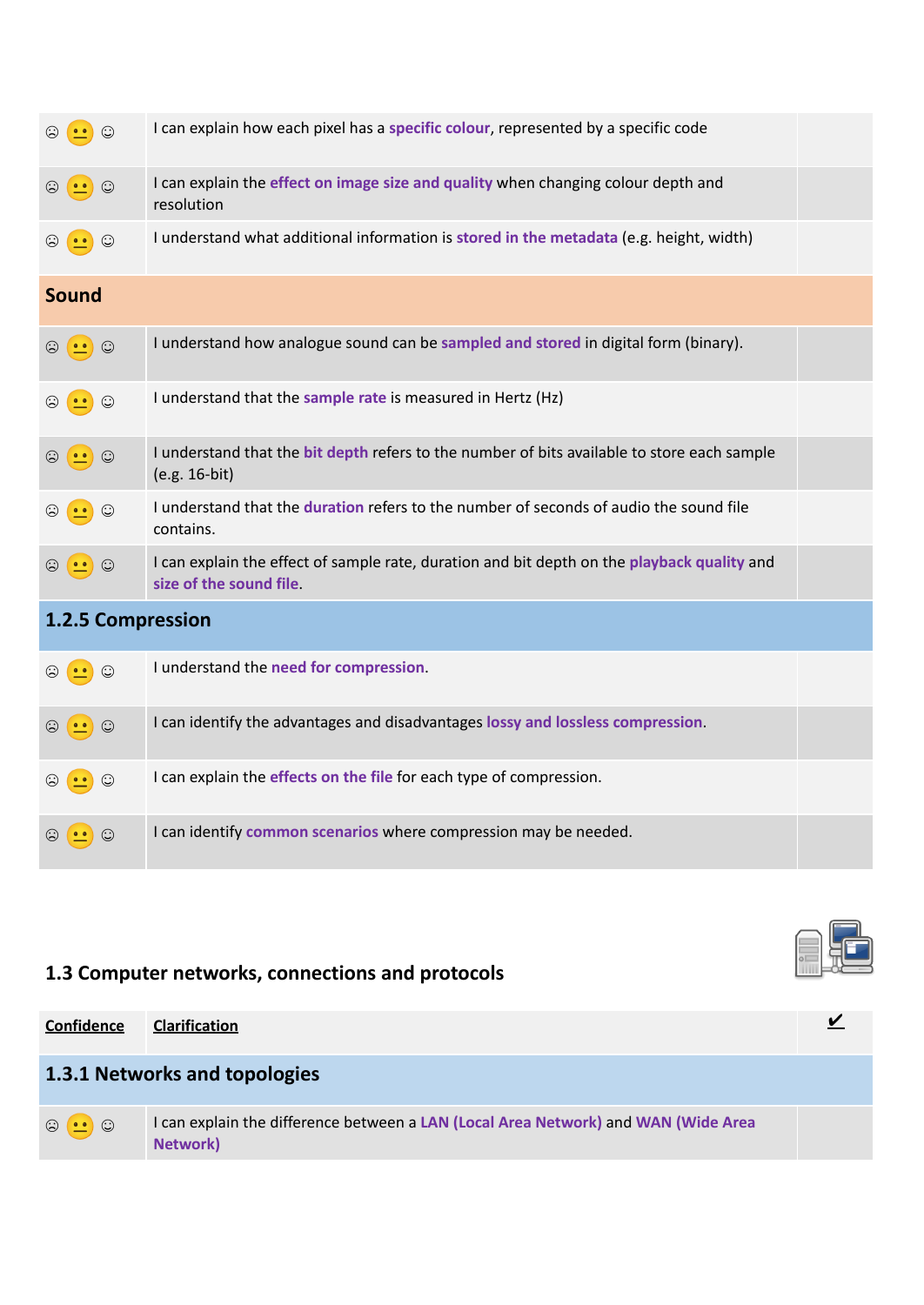|                                      | I understand the different factors that can affect the performance of a network, e.g. the<br>numbers of devices connected and the bandwidth                                                                                     |  |
|--------------------------------------|---------------------------------------------------------------------------------------------------------------------------------------------------------------------------------------------------------------------------------|--|
|                                      | I can explain the different roles of computers in a client-server and a peer-to-peer network                                                                                                                                    |  |
| $\overset{\bullet}{-}$<br>$\odot$    | I can identify the hardware needed to connect stand-alone computers into a Local Area<br>Network including wireless access points, routers, switches, NIC (Network Interface<br><b>Controller/Card) and Transmission media.</b> |  |
| $\odot$ $\bullet$ $\odot$            | I can explain the tasks performed by each piece of network hardware.                                                                                                                                                            |  |
| $\odot$<br>$\frac{\bullet}{\bullet}$ | I understand the concept of the Internet as a network of computer networks.                                                                                                                                                     |  |
| $\odot$<br>$\odot$ $\bullet$         | I understand a Domain Name Service (DNS) is made up of multiple Domain Name Servers                                                                                                                                             |  |
| $\odot$                              | I can explain the role of the DNS (Domain Name Server) in the conversion of a URL to an IP<br>address.                                                                                                                          |  |
| $\odot$<br>$\circledcirc$ $\bullet$  | I understand the concept of servers providing services (e.g. Web Server -> Web pages, File<br>Server -> files storage/retrieval)                                                                                                |  |
| $\odot$ $\bullet$<br>$\odot$         | I understand the concept of Hosting and clients requesting/using services from a server                                                                                                                                         |  |
| $\circledcirc$ $\circledcirc$        | I understand what is meant by 'The Cloud' and remote service provision (e.g. storage,<br>software, processing)                                                                                                                  |  |
| $\odot$                              | I can explain the advantages and disadvantages of 'The Cloud'.                                                                                                                                                                  |  |
| $\odot$<br>$\odot$ $\bullet$         | I can explain the advantages and disadvantages of the Star and Mesh topologies                                                                                                                                                  |  |
| $\odot$                              | I can apply my understanding of networks to a given scenario                                                                                                                                                                    |  |

#### **1.3.2 Wired and wireless networks, protocols and layers**  $\odot$   $\cdot$   $\circ$ I can compare the benefits and drawbacks of **wired (Ethernet) and wireless (Wi-Fi, Bluetooth) connections**  $\odot$   $\bullet$   $\odot$ I am able to **recommend one or more connections** for a given scenario  $\odot$   $\bullet$   $\odot$ I understand the **principle of encryption** to secure data across network connections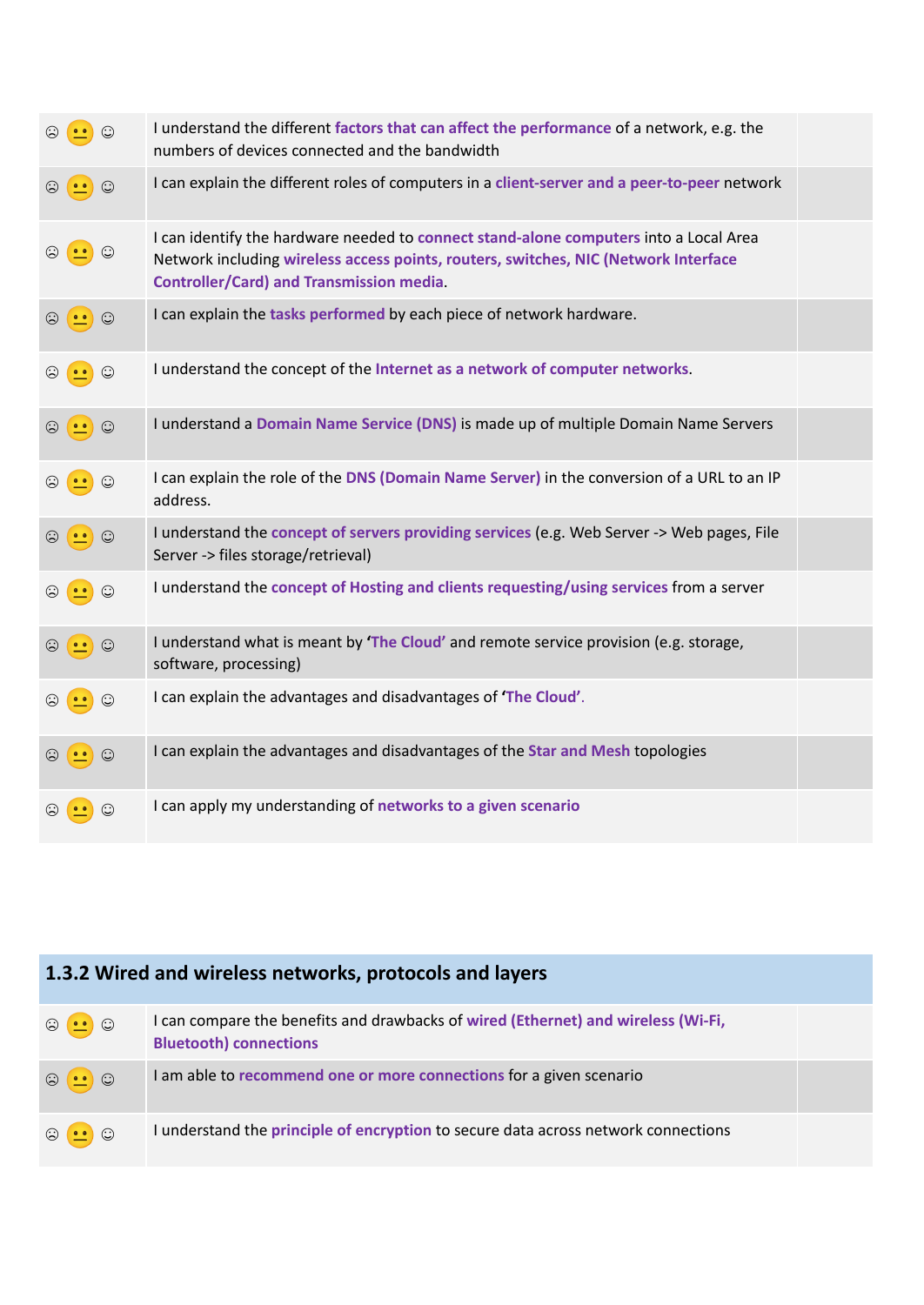| $\odot$                                         | I understand IP addressing and the format of an IP address (IPv4 and IPv6) for<br>communication over the Internet                           |  |
|-------------------------------------------------|---------------------------------------------------------------------------------------------------------------------------------------------|--|
| $\odot$                                         | I understand that MAC addresses are assigned to a devices for use within a network                                                          |  |
| $\odot$<br>$\frac{\bullet}{\bullet}$<br>$\odot$ | I understand the principle of a standard to provide rules for areas of computing                                                            |  |
| $\odot$                                         | I can explain how standards allow hardware/software to interact across different<br>manufacturers/producers                                 |  |
| $\odot$<br>$\odot$                              | I can explain the principle of a (communication) protocol as a set of rules for transferring<br>data                                        |  |
| $\odot$                                         | I understand that different types of protocols are used for different purposes                                                              |  |
| $\odot$<br>$\odot$                              | I can explain the basic principle of the TCP/IP (Transmission Control Protocol/Internet<br>Protocol) including its purpose and key features |  |
| $\odot$                                         | I can explain the basic principle of the HTTP (Hypertext Transfer Protocol) including its<br>purpose and key features                       |  |
| $\overline{\mathbf{e}}$<br>$\odot$<br>$\odot$   | I can explain the basic principle of the HTTPS (Hypertext Transfer Protocol Secure) including<br>its purpose and key features               |  |
| $\odot$                                         | I can explain the basic principle of the FTP (File Transfer Protocol) including its purpose and<br>key features                             |  |
| $\odot$                                         | I can explain the basic principle of the POP (Post Office Protocol) including its purpose and<br>key features                               |  |
| $\odot$                                         | I can explain the basic principle of the IMAP (Internet Message Access Protocol) including<br>its purpose and key features                  |  |
| $\odot$ $\bullet$<br>$\odot$                    | I can explain the basic principle of the SMTP (Simple Mail Transfer Protocol) including its<br>purpose and key features                     |  |
| $\bullet\bullet$<br>$\odot$                     | I understand the concept of layers and can explain the benefits of using layers e.g. the<br>4-layer TCP/IP model                            |  |

### **1.4 Network Security**

| <b>Confidence</b>         | <b>Clarification</b>                                                                    |  |
|---------------------------|-----------------------------------------------------------------------------------------|--|
|                           | 1.4.1 Threats to computer systems and networks                                          |  |
| $\odot$ $\bullet$ $\odot$ | I can explain how Malware is used, its purpose and the threats posed to devices/systems |  |
|                           |                                                                                         |  |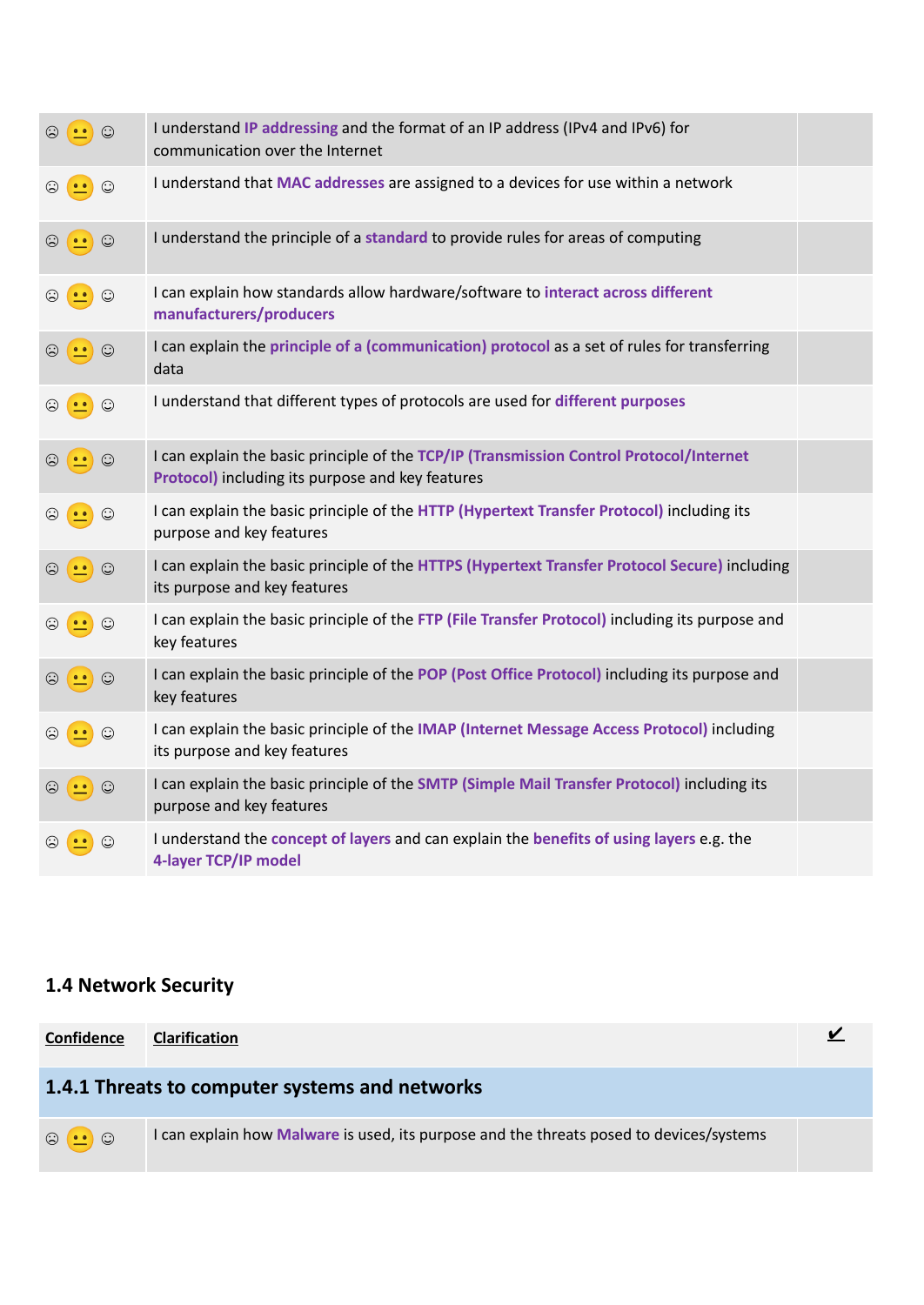| $\odot$                         | I can explain how Social engineering (e.g. phishing, people as a 'weak point') is used, its<br>purpose and the threats posed to devices/systems |  |
|---------------------------------|-------------------------------------------------------------------------------------------------------------------------------------------------|--|
| $\odot$<br>☺                    | I can explain how a Brute-force attack is used, its purpose and the threats posed to<br>devices/systems                                         |  |
| $\odot$                         | I can explain how a Denial of service attack is used, its purpose and the threats posed to<br>devices/systems                                   |  |
| $\odot$<br>$\odot$              | I can explain how a Data interception and theft is used, its purpose and the threats posed<br>to devices/systems                                |  |
| $\odot$<br>$\overset{\circ}{-}$ | I can explain the concept of how SQL injection is used, its purpose and the threats posed to<br>devices/systems                                 |  |
|                                 | 1.4.2 Identifying and preventing vulnerabilities                                                                                                |  |
| $\mathbf{L}$<br>$\odot$<br>☺    | I understand how to limit/prevent threats posed and remove vulnerabilities through use of<br><b>Penetration testing</b>                         |  |
| $\odot$                         | I understand how to limit/prevent threats posed and remove vulnerabilities through use of<br><b>Anti-malware software</b>                       |  |
| $\odot$                         | I understand how to limit/prevent threats posed and remove vulnerabilities through use of<br><b>Firewalls</b>                                   |  |
| $\odot$<br>$\bullet$<br>$\odot$ | I understand how to limit/prevent threats posed and remove vulnerabilities through use of<br><b>User access levels</b>                          |  |
| $\odot$<br>$^{\circ}$           | I understand how to limit/prevent threats posed and remove vulnerabilities through use of<br><b>Passwords</b>                                   |  |
| $\odot$<br>$\odot$              | I understand how to limit/prevent threats posed and remove vulnerabilities through use of<br><b>Encryption</b>                                  |  |
| ☺                               | I understand how to limit/prevent threats posed and remove vulnerabilities through use of<br><b>Physical security</b>                           |  |

### **1.5 Systems Software**



| Confidence                | <b>Clarification</b>                              |  |
|---------------------------|---------------------------------------------------|--|
|                           | 1.5.1 Operating systems                           |  |
| $\odot$ $\bullet$ $\odot$ | I can explain the purpose of the operating system |  |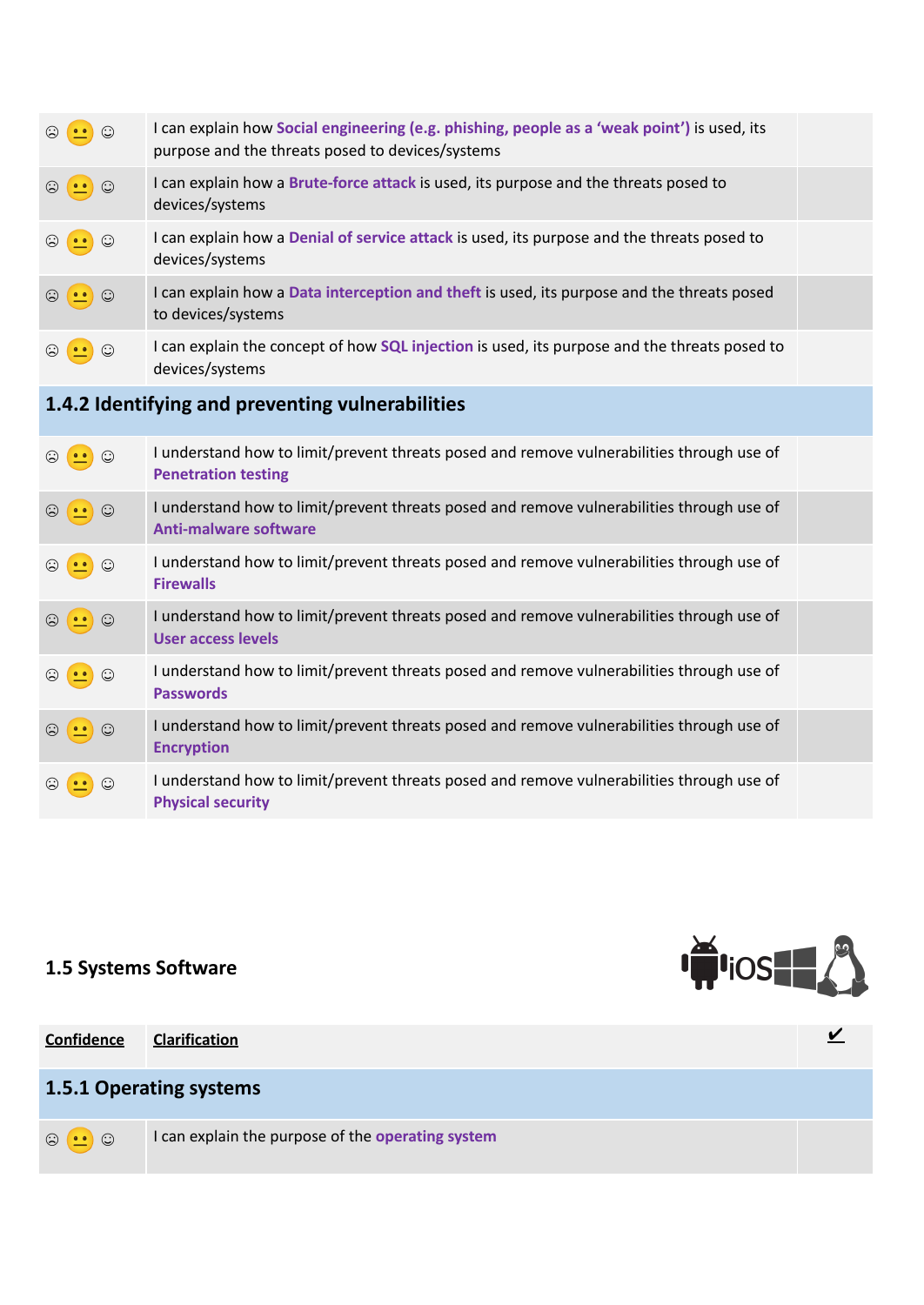|                              | I can identify the different types and features of a user interface                                                                                  |  |
|------------------------------|------------------------------------------------------------------------------------------------------------------------------------------------------|--|
| $\odot$                      | I can explain how the operating system performs memory management, e.g. the transfer of<br>data between memory, and how this allows for multitasking |  |
|                              | I understand that data is transferred between devices and the processor, and that this<br>process needs to be managed                                |  |
| $\odot$<br>$\odot$ $\bullet$ | I can explain how peripherals are managed and the need for device drivers                                                                            |  |
| $\bullet$                    | I can explain user management functions, e.g. allocation of an account, access rights,<br>security, etc.                                             |  |
| $\odot$ $\bullet$<br>$\odot$ | I can explain file management, and the key features, e.g. naming, allocating to folders,<br>moving files, saving, etc.                               |  |
| 1.5.2 Utility software       |                                                                                                                                                      |  |
|                              | I understand that computers often come with utility software, and how this performs<br>housekeeping tasks                                            |  |
| $\odot$                      | I can explain the purpose of <b>encryption</b> software and why it is required                                                                       |  |
|                              | I can explain the purpose of defragmentation software and why it is required                                                                         |  |
| $\odot$<br>$\odot$           | I can explain the purpose of data compression software and why it is required                                                                        |  |

#### **1.6 Ethical, legal, cultural and environmental concerns**

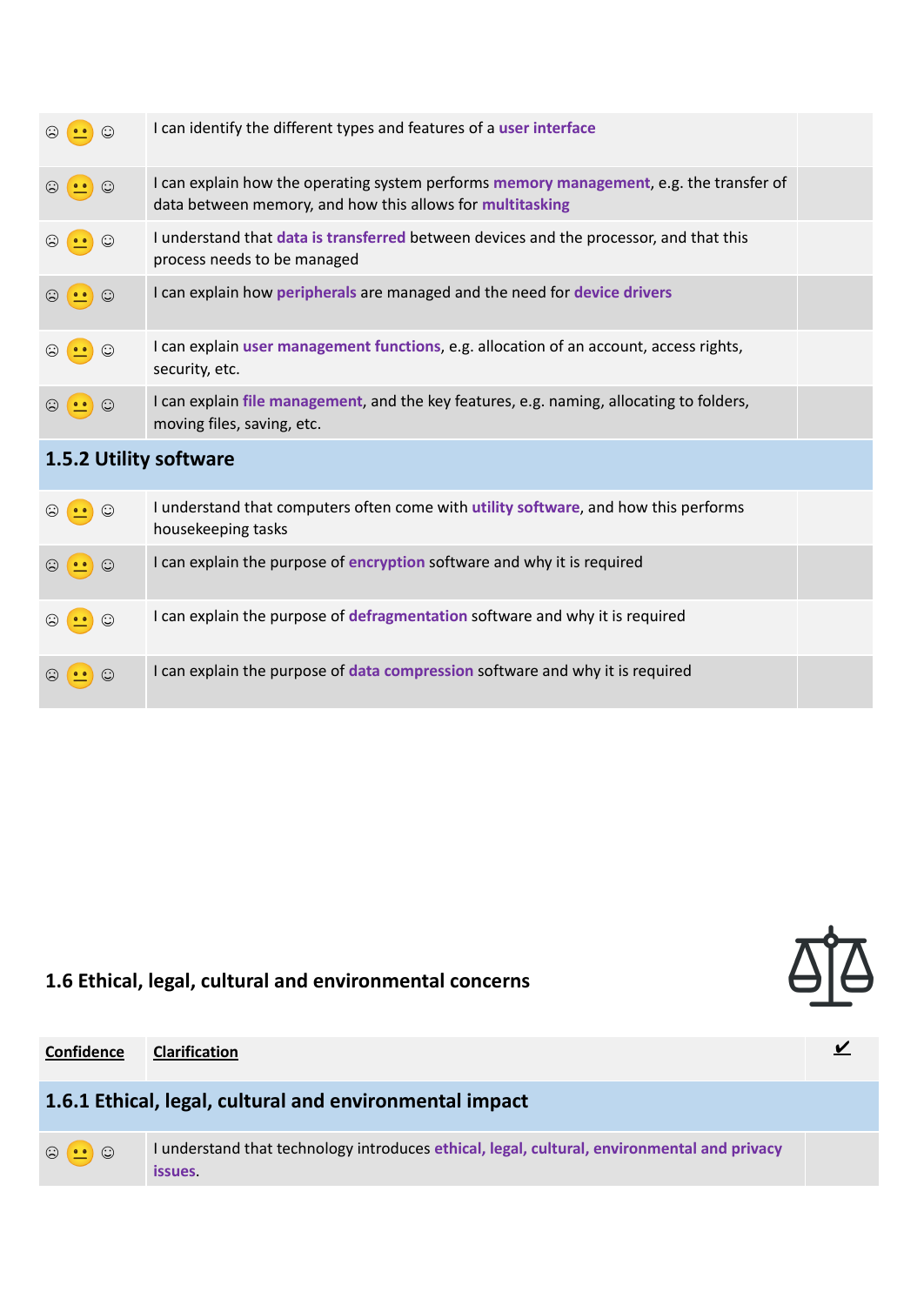|                                     | I can discuss, using a variety of digital technology examples, ethical issues and the impact of<br>technology on wider society       |  |
|-------------------------------------|--------------------------------------------------------------------------------------------------------------------------------------|--|
| $\bullet \bullet$                   | I can discuss, using a variety of digital technology examples, privacy issues and the impact of<br>technology on wider society       |  |
|                                     | I can discuss, using a variety of digital technology examples, cultural issues and the impact of<br>technology on wider society      |  |
| $\odot$ $\bullet$<br>$\odot$        | I can discuss, using a variety of digital technology examples, environmental issues and the<br>impact of technology on wider society |  |
|                                     | I can discuss, using a variety of digital technology examples, legal issues and the impact of<br>technology on wider society         |  |
|                                     | I can explain the purpose of The Data Protection Act 2018 and the specific actions it allows<br>or prohibits                         |  |
|                                     | I can explain the purpose of the Computer Misuse Act 1998 and the specific actions it allows<br>or prohibits                         |  |
|                                     | I can explain the purpose of the Copyright Designs and Patents Act 1988 and the specific<br>actions it allows or prohibits           |  |
| $\odot$                             | I can explain the need to license software and the purpose of a software license                                                     |  |
| $\circledcirc$ $\bullet$<br>$\odot$ | I can explain the features of open source software (providing access to the source code and<br>the ability to change the software)   |  |
| $\bullet$                           | I can explain the features of proprietary software (no access to the source code, purchased<br>commonly as off-the-shelf)            |  |
|                                     | I can recommend a type of license for a given scenario including benefits and drawbacks                                              |  |

### **2.1 Algorithms**

| <b>Confidence</b>         | <b>Clarification</b>                                                                                  |  |
|---------------------------|-------------------------------------------------------------------------------------------------------|--|
|                           | 2.1.1 Computational Thinking                                                                          |  |
| $\odot$ $\bullet$ $\odot$ | I understand how the principle of Abstraction and how it can be used to define and refine<br>problems |  |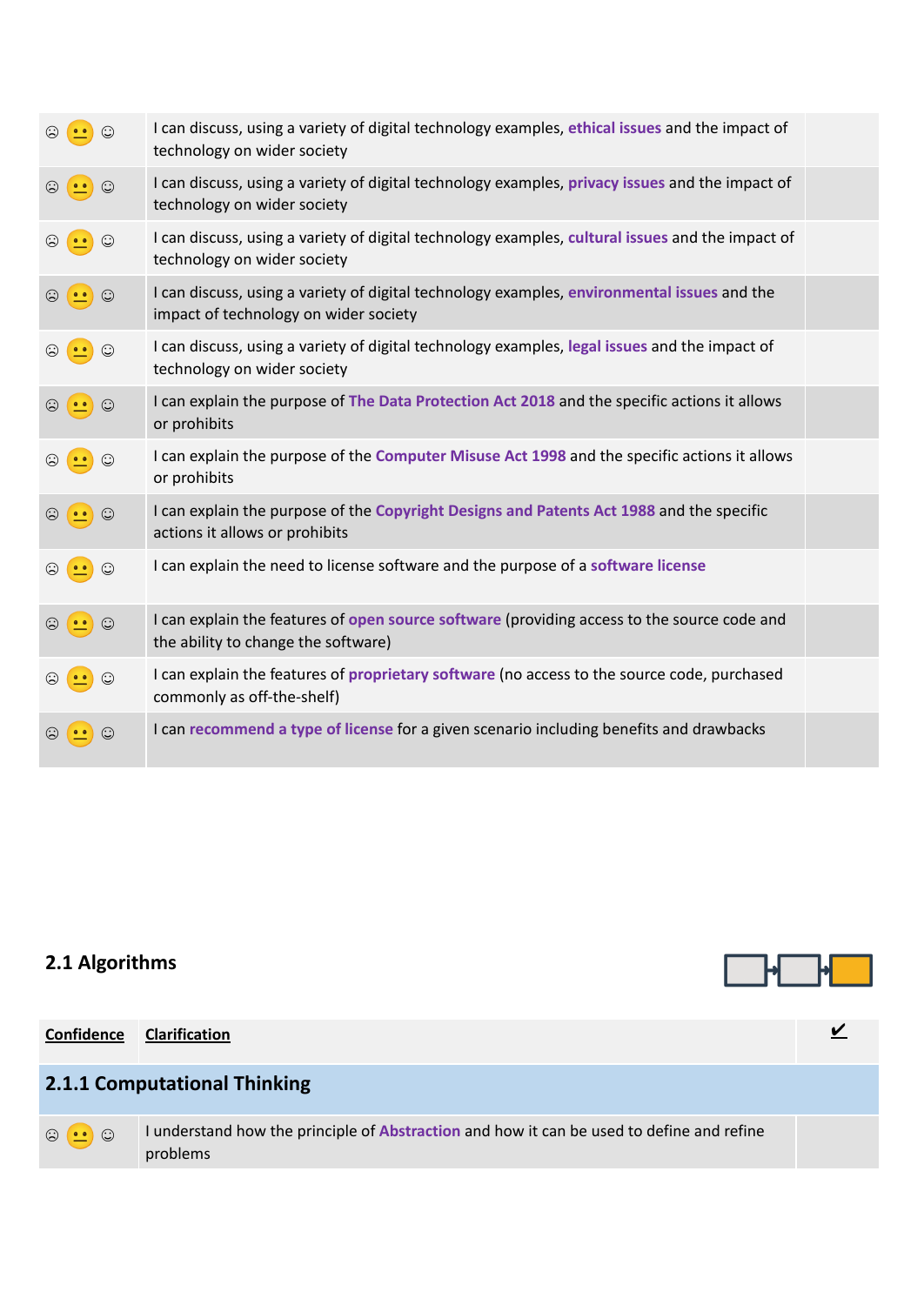| $\overset{\bullet}{-}$<br>$\odot$<br>$\odot$ | I understand how the principle of Decomposition and how it can be used to define and<br>refine problems                         |  |
|----------------------------------------------|---------------------------------------------------------------------------------------------------------------------------------|--|
| $\odot$ $\bullet$<br>$\odot$                 | I understand how the principle of Algorithmic Thinking and how it can be used to define and<br>refine problems                  |  |
|                                              | 2.1.2 Designing, creating and refining algorithms                                                                               |  |
| $\odot$ $\bullet$<br>$\odot$                 | I can identify the <i>inputs</i> , processes, and outputs for a problem                                                         |  |
| $\odot$<br>$\odot$                           | I produce simple structure diagrams to show the structure of a problem, the subsections and<br>their links to other subsections |  |
| $\odot$<br>$\frac{\bullet}{\bullet}$         | I can complete, write or refine an algorithm using <b>pseudocode</b>                                                            |  |
| $\odot$<br>$\circledcirc$ $\circ$            | I can complete, write or refine an algorithm using flowcharts                                                                   |  |
| $\odot$ $\bullet$<br>$\odot$                 | I can complete, write or refine an algorithm using OCR reference language or Python                                             |  |
| $\odot$<br>$\odot$ $\bullet$                 | I can identify syntax/logic errors in code and suggest fixes                                                                    |  |
| $\odot$ $\bullet$ $\odot$                    | I can create and use trace tables to follow an algorithm                                                                        |  |
|                                              | 2.1.3 Searching and sorting algorithms                                                                                          |  |
| $\odot$ $\bullet$ $\odot$                    | I understand the main steps of a binary search algorithm                                                                        |  |
| $\odot$                                      | I understand the pre-requisites of a binary search algorithm                                                                    |  |
| $\odot$<br>$\odot$                           | I can apply a binary search algorithm to a data set                                                                             |  |
| $\odot$                                      | I can identify a binary search algorithm if given the code or pseudocode for it                                                 |  |
| $\odot$                                      | I understand the main steps of a linear search algorithm                                                                        |  |
| $\odot$                                      | I can apply a linear search algorithm to a data set                                                                             |  |
| $\odot$<br>$\frac{\bullet}{\bullet}$         | I can identify a binary search algorithm if given the code or pseudocode for it                                                 |  |
| $\odot$                                      | I understand the main steps of a <b>bubble sort</b> algorithm                                                                   |  |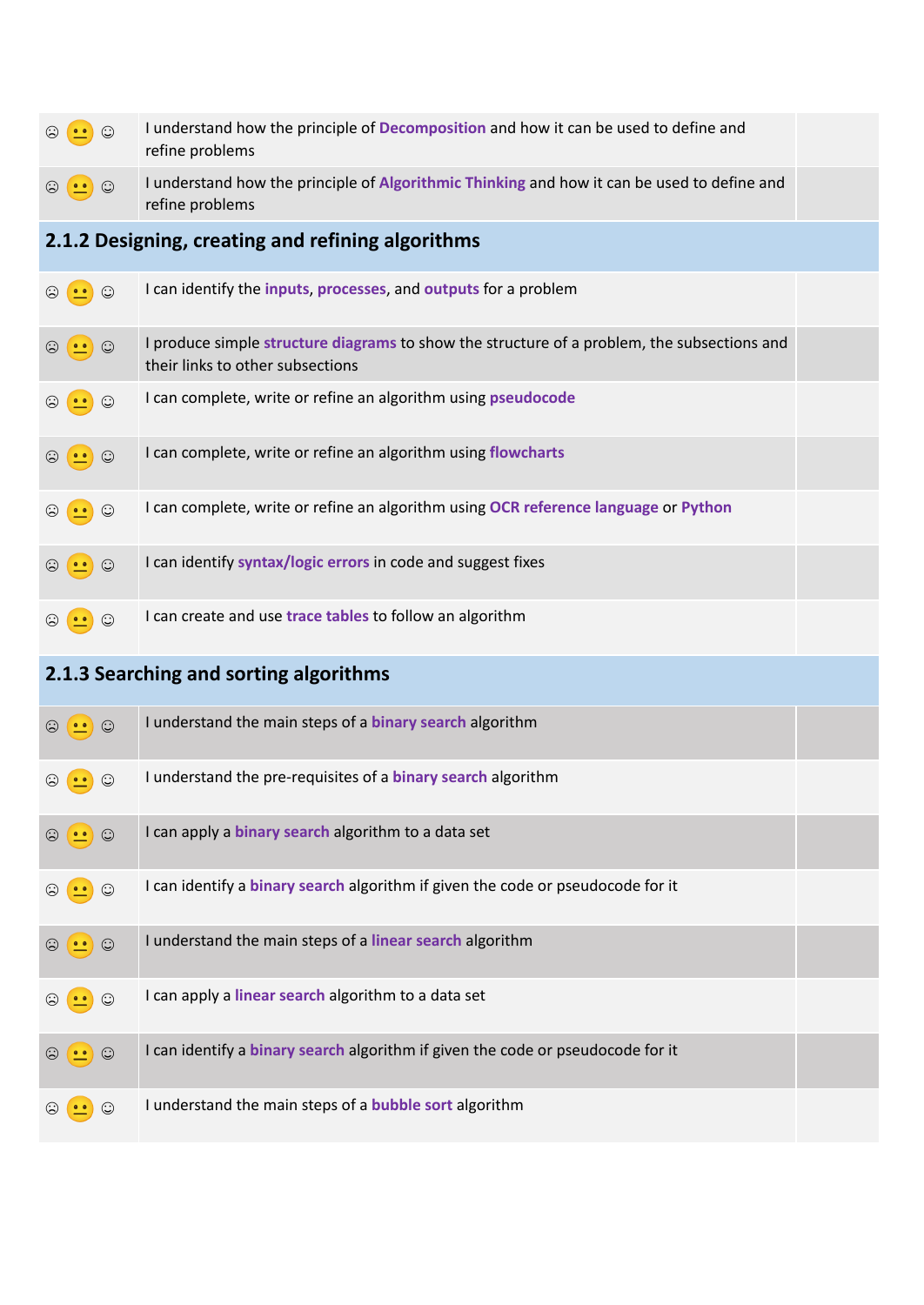| $\odot$                                 | I can apply a <b>bubble sort</b> algorithm to a data set                             |  |
|-----------------------------------------|--------------------------------------------------------------------------------------|--|
| ☺                                       | I can identify a <b>bubble sort</b> algorithm if given the code or pseudocode for it |  |
| ☺<br>$\odot$                            | I understand the main steps of a <b>merge sort</b> algorithm                         |  |
| ☺                                       | I can apply a merge sort algorithm to a data set                                     |  |
| $\odot$<br>$\odot$<br>$\bullet \bullet$ | I can identify a merge sort algorithm if given the code or pseudocode for it         |  |
| $\odot$                                 | I understand the main steps of a <i>insertion sort</i> algorithm                     |  |
| ☺<br>☺                                  | I can apply a insertion sort algorithm to a data set                                 |  |
|                                         | I can identify a insertion sort algorithm if given the code or pseudocode for it     |  |

## **2.2 Programming fundamentals**

| Confidence          | Clarification                                                                                                                                                               |  |
|---------------------|-----------------------------------------------------------------------------------------------------------------------------------------------------------------------------|--|
|                     | 2.2.1 Programming fundamentals                                                                                                                                              |  |
|                     | I understand and can use variables and constants in the Python high-level programming<br>language                                                                           |  |
| ٢                   | I understand and can use <b>inputs and outputs in the Python high-level programming language</b>                                                                            |  |
| $\bullet$           | I understand and can use the comparison operators (== Equal to, != Not equal to, < Less<br>than, $\le$ Less than or equal to, > Greater than, >= Greater than or equal to)  |  |
| $\bullet$ $\bullet$ | I understand and can use the arithmetic operators ( + Addition, - Subtraction, *<br>Multiplication, / Division, MOD Modulus, DIV Quotient, ^ Exponentiation (to the power)) |  |
| $\bullet \bullet$   | I understand the use of the three programming constructs (sequence, selection, and<br>iteration) and how they're used to control the flow of a program                      |  |
| $\bullet$           | I am able to identify sequence in code or pseudocode                                                                                                                        |  |
| ☺<br>• •            | I am able to identify selection in code or pseudocode                                                                                                                       |  |
|                     | I am able to identify iteration (count and condition controlled loops) in code or pseudocode                                                                                |  |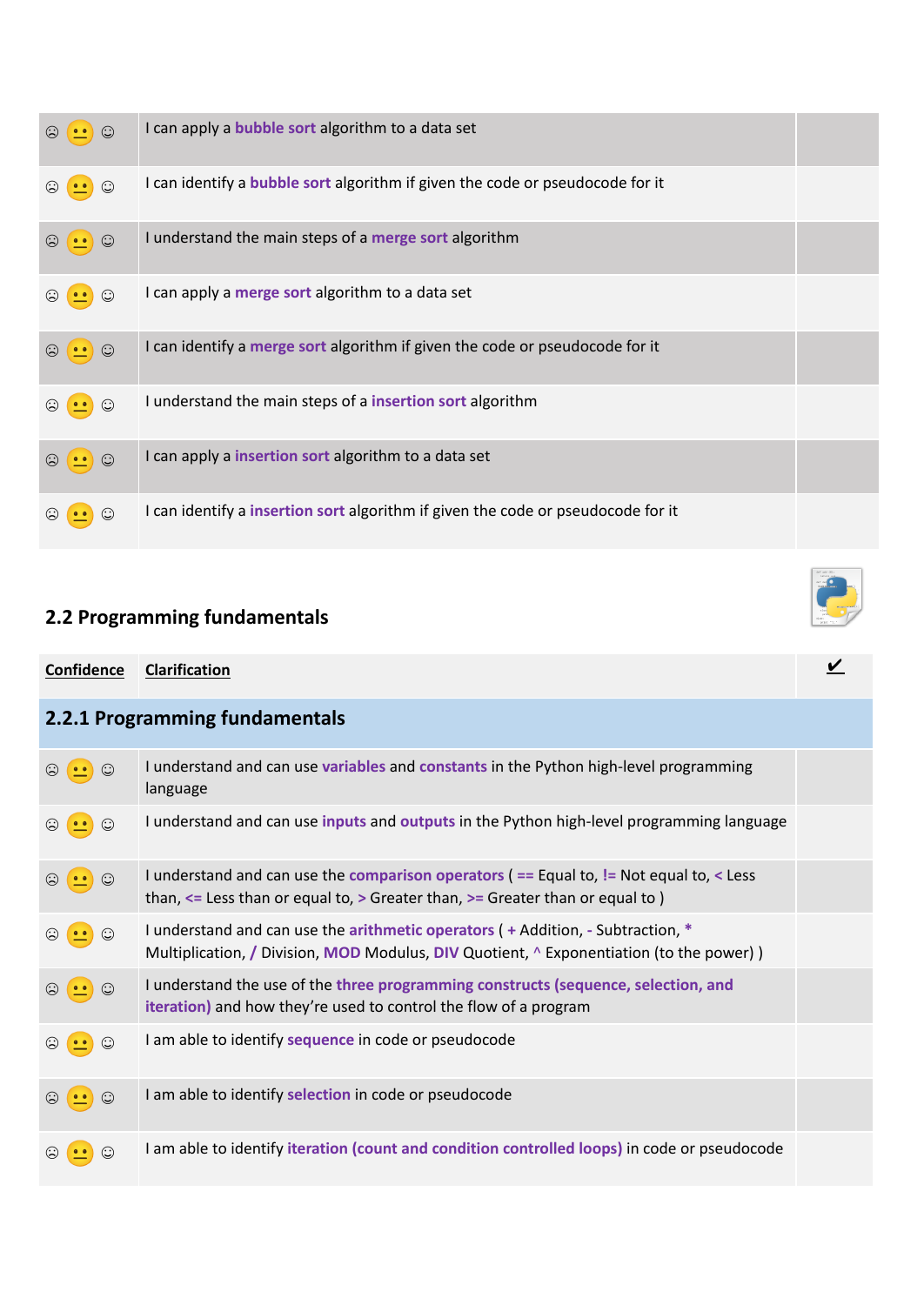$\circledcirc \bullet \bullet$ 

I understand and can use the **Boolean operators AND, OR** and **NOT**

### **2.2.2 Data types**

| $\odot$                                                        | I understand and can use Integer numbers in the Python high-level programming language                                                                            |  |
|----------------------------------------------------------------|-------------------------------------------------------------------------------------------------------------------------------------------------------------------|--|
| $\odot$<br>$\frac{•}{•}$<br>$\odot$                            | I understand and can use Real numbers in the Python high-level programming language                                                                               |  |
| $\odot$<br>$\frac{\bullet}{\bullet}$                           | I understand and can use <b>Boolean values in the Python high-level programming language</b>                                                                      |  |
| $\odot$ $\bullet$<br>$\odot$                                   | I understand and can use Characters and Strings in the Python high-level programming<br>language                                                                  |  |
| $\frac{\bullet}{\bullet}$<br>$\odot$                           | I understand and can use Casting in the Python high-level programming language                                                                                    |  |
| $\odot$<br>$\frac{\cdot \cdot \cdot}{\cdot \cdot \cdot \cdot}$ | I am able to choose suitable data types for data in a given scenario                                                                                              |  |
| $\left( \bullet \bullet \right)$<br>$\odot$                    | I understand that data types may be temporarily changed through casting, and where this<br>may be useful                                                          |  |
|                                                                | 2.2.3 Additional programming techniques                                                                                                                           |  |
| $\odot$ $\bullet$ $\odot$                                      | I understand and can use basic string manipulation (Concatenation and Slicing) in the<br>Python high-level programming language                                   |  |
| $\odot$<br>$\bullet$                                           | I understand and can use basic file handling operations (Open, Read, Write, and Close) in<br>the Python high-level programming language                           |  |
| $\odot$ $\bullet$ $\odot$                                      | I understand the use of records to store data                                                                                                                     |  |
| $\odot$<br>$\left( \bullet \bullet \right)$                    | I understand the use of arrays as fixed length or static structures when solving problems,<br>including both one-dimensional (1D) and two-dimensional arrays (2D) |  |
| $\circledcirc \bullet \bullet \circledcirc$                    | I understand the use of 2D arrays to emulate database tables of a collection of fields, and<br>records.                                                           |  |
| $\odot$                                                        | I understand the use of SQL to search for data in a database                                                                                                      |  |
| $\odot$<br>$\odot$                                             | I understand and can write SQL statements using SELECT, FROM and WHERE                                                                                            |  |
| $\odot$                                                        | I understand how to use sub programs (functions and procedures) to produce structured<br>code and where to use them effectively                                   |  |
| $\odot$                                                        | I can use local variables/constants within functions and procedures                                                                                               |  |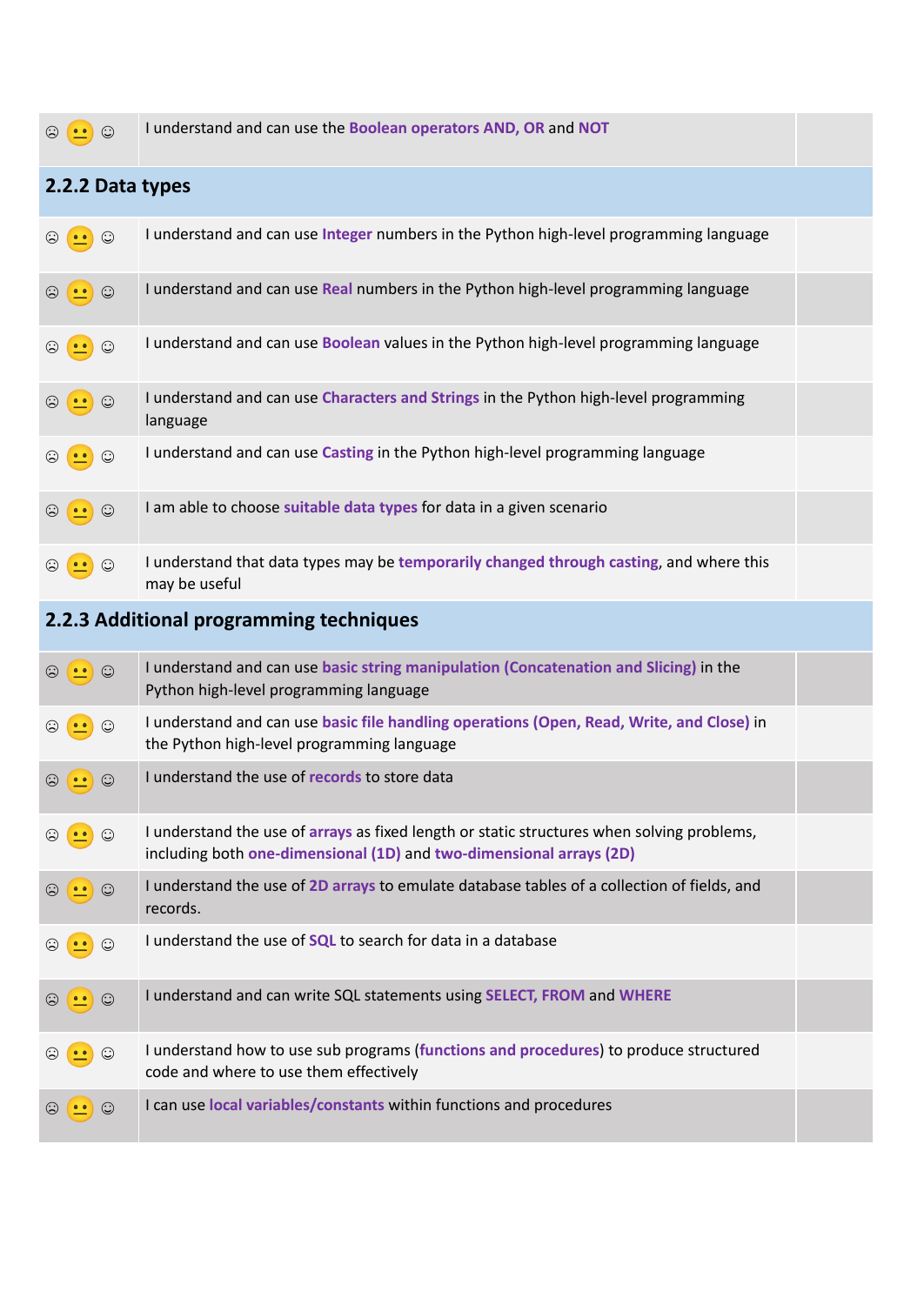| $\bullet$ $\odot$<br>$\odot$ | I can use global variables/constants within functions and procedures     |  |
|------------------------------|--------------------------------------------------------------------------|--|
| $\odot$ $\bullet$ $\odot$    | I can use arrays (passing and returning) within functions and procedures |  |
| $\bullet \bullet$<br>$\odot$ | I can create and use random numbers in a program                         |  |

# **2.3 Producing robust programs**



| Confidence                                                            | <b>Clarification</b>                                                                                                                      |  |  |
|-----------------------------------------------------------------------|-------------------------------------------------------------------------------------------------------------------------------------------|--|--|
|                                                                       | 2.3.1 Defensive design                                                                                                                    |  |  |
| $\odot$<br>$\bullet \bullet$                                          | I understand the issues a programmer should consider to ensure that a program caters for all<br>likely input values and anticipate misuse |  |  |
|                                                                       | I understand how to deal with <i>invalid</i> data in a program                                                                            |  |  |
| $\odot$<br>$\odot$ $\circ$                                            | I understand the authentication is required to confirm the identity of a user                                                             |  |  |
| $\odot$                                                               | I am able to design and create python code to provide simple authentication of a user (e.g.<br>username and password)                     |  |  |
| $\bullet \bullet$<br>$\odot$                                          | I understand why commenting code is useful and can apply this appropriately                                                               |  |  |
| $\odot$                                                               | I understand the benefits of using sub programs to improve maintainability                                                                |  |  |
| $\odot$<br>$\begin{array}{c} \bullet & \bullet \\ \hline \end{array}$ | I understand the benefits of using naming conventions for variables and constants to<br>improve maintainability                           |  |  |
| $\odot$<br>$\bullet$ $\bullet$                                        | I understand the benefits of indentation in program code to improve maintainability                                                       |  |  |
| 2.3.2 Testing                                                         |                                                                                                                                           |  |  |

| $\odot$ $\bullet$ $\odot$    | I understand the purpose of testing                                                                                                                                           |  |
|------------------------------|-------------------------------------------------------------------------------------------------------------------------------------------------------------------------------|--|
| $\odot$ $\bullet$ $\odot$    | I can explain the difference between Iterative (testing modules of a program during<br>development) and Final/terminal testing (testing the program at the end of production) |  |
| $\odot$ $\bullet$ $\odot$    | I can identify Syntax errors as errors which break the grammatical rules of the programming<br>language and stop it from being run/translated                                 |  |
| $\odot$ $\bullet$<br>$\odot$ | I can identify Logic errors as errors which produce unexpected output                                                                                                         |  |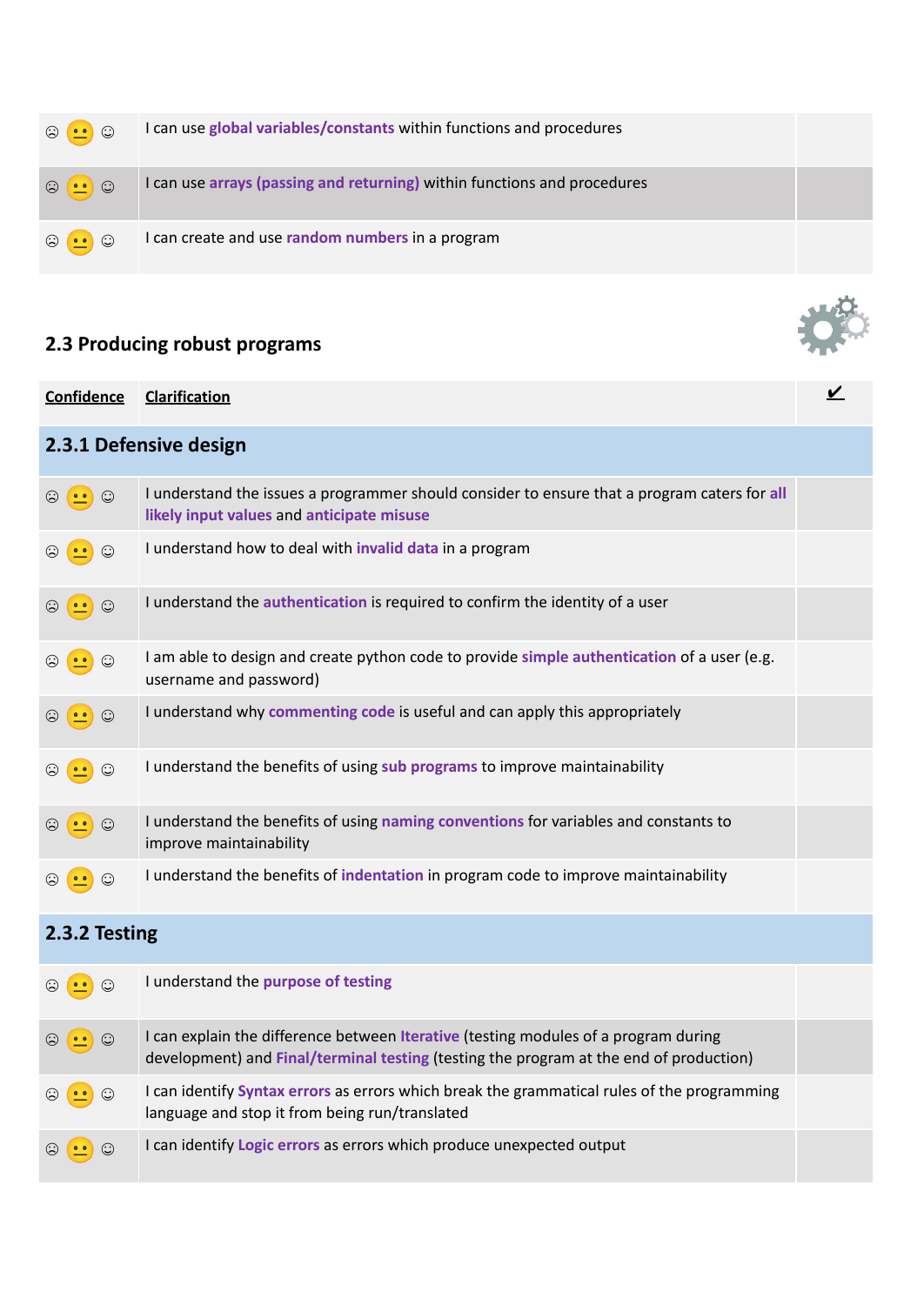|         | I can identify Normal test data as data which should be accepted by a program without<br>causing errors                     |  |
|---------|-----------------------------------------------------------------------------------------------------------------------------|--|
| ☺       | I can identify <b>Boundary test data as data which should be accepted by a program without</b><br>causing errors            |  |
| $\odot$ | I can identify <b>Invalid test data</b> as data of the correct data type which should be rejected by<br>the computer system |  |
| $\odot$ | I can identify Erroneous test data as data of the incorrect data type which should be rejected<br>by the computer system    |  |
| $\odot$ | I am able to identify suitable test data for a given scenario                                                               |  |
| ☺       | I am able to create and complete a test plan                                                                                |  |
|         | I am able to use <b>test results</b> to refine algorithms                                                                   |  |

### **2.4 Boolean logic**

| <b>Confidence Clarification</b> |  |
|---------------------------------|--|
|                                 |  |

| 2.4.1 Boolean logic |  |  |  |
|---------------------|--|--|--|
|---------------------|--|--|--|

| $\odot$<br>☺         | I can identify the logic gate symbols for AND, OR and NOT                     |  |
|----------------------|-------------------------------------------------------------------------------|--|
| ☺                    | I understand how each logic gate works and can complete truth tables for them |  |
| $\odot$              | I can complete simple logic gate diagrams using the operators AND, OR and NOT |  |
| $\odot$<br>$\bullet$ | I can combine Boolean operators using AND, OR and NOT                         |  |
| $\odot$              | I can create, complete or edit logic diagrams for given scenarios             |  |
| ☺<br>☺               | I can create, complete or edit truth tables for given scenarios               |  |
| $\odot$              | I can apply logical operators in truth tables to solve problems               |  |
|                      | I am able to use <b>test results</b> to refine algorithms                     |  |